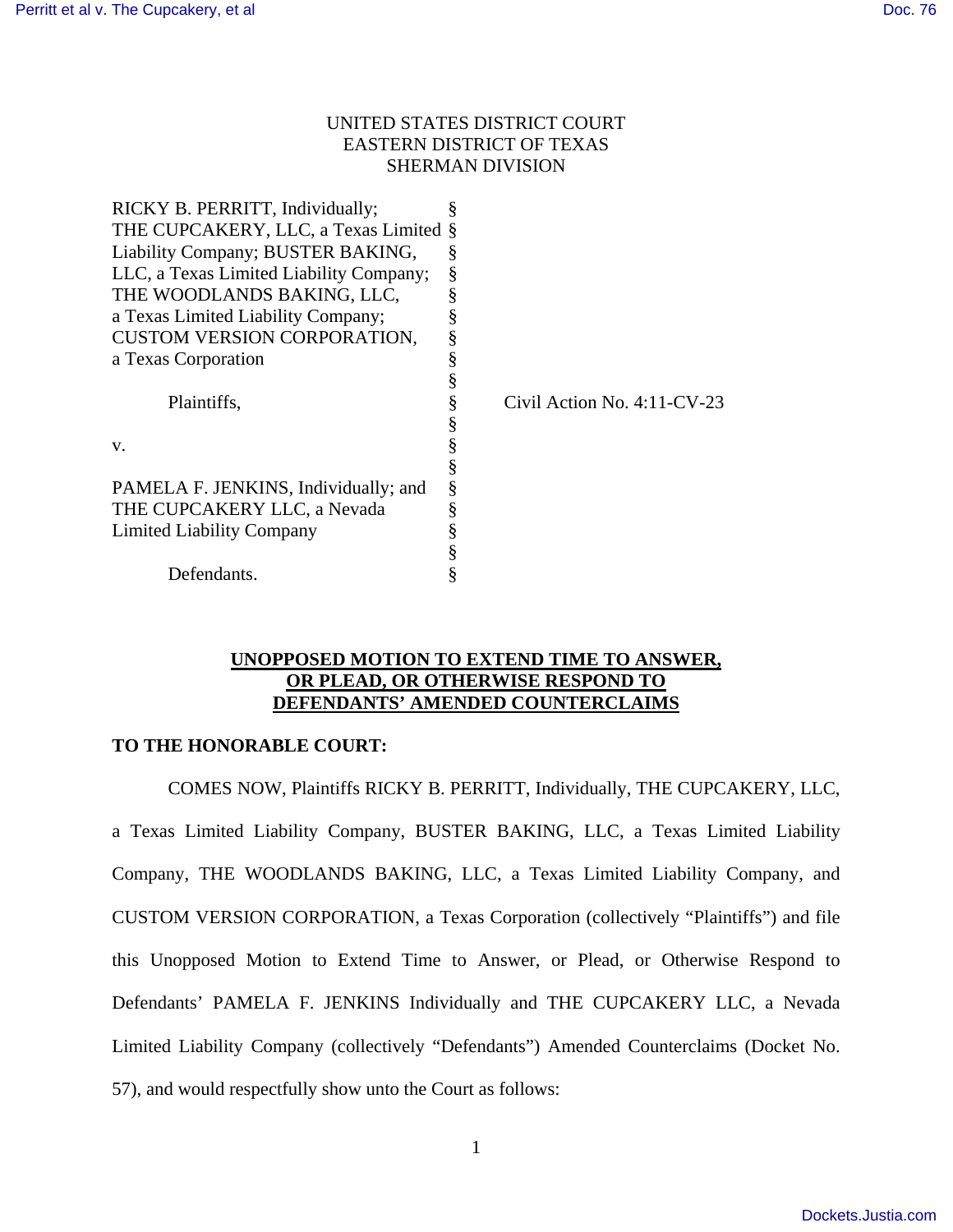Plaintiffs hereby move the Court for an order extending the time for them to answer, or plead, or otherwise respond to Defendants' Amended Counterclaims in the above styled and numbered cause through June 17, 2011. Counsel for Plaintiffs has conferred with counsel for Defendants in the above styled and numbered cause, and she has agreed to this extension on behalf of Defendants.

 WHEREFORE, PREMISES CONSIDERED, Plaintiffs pray that the Court enter an order extending the time for them to answer, or plead, or otherwise respond to Defendants' Amended Counterclaims in the above styled and numbered cause through June 17, 2011, and for such other and further relief as to which they may show themselves justly entitled.

Respectfully submitted,

#### **SIEBMAN, BURG, PHILLIPS & SMITH, LLP**

/s/ Clyde M. Siebman CLYDE M. SIEBMAN State Bar No. 18341600 BRYAN H. BURG State Bar No. 03374500 STEPHANIE R. BARNES State Bar No. 24045696 Federal Courthouse Square 300 North Travis Street Sherman, Texas 75090 Telephone: (903) 870-0070 Facsimile: (903) 870-0066 clydesiebman@siebman.com bryanburg@siebman.com stephaniebarnes@siebman.com

# **ATTORNEYS FOR PLAINTIFFS**